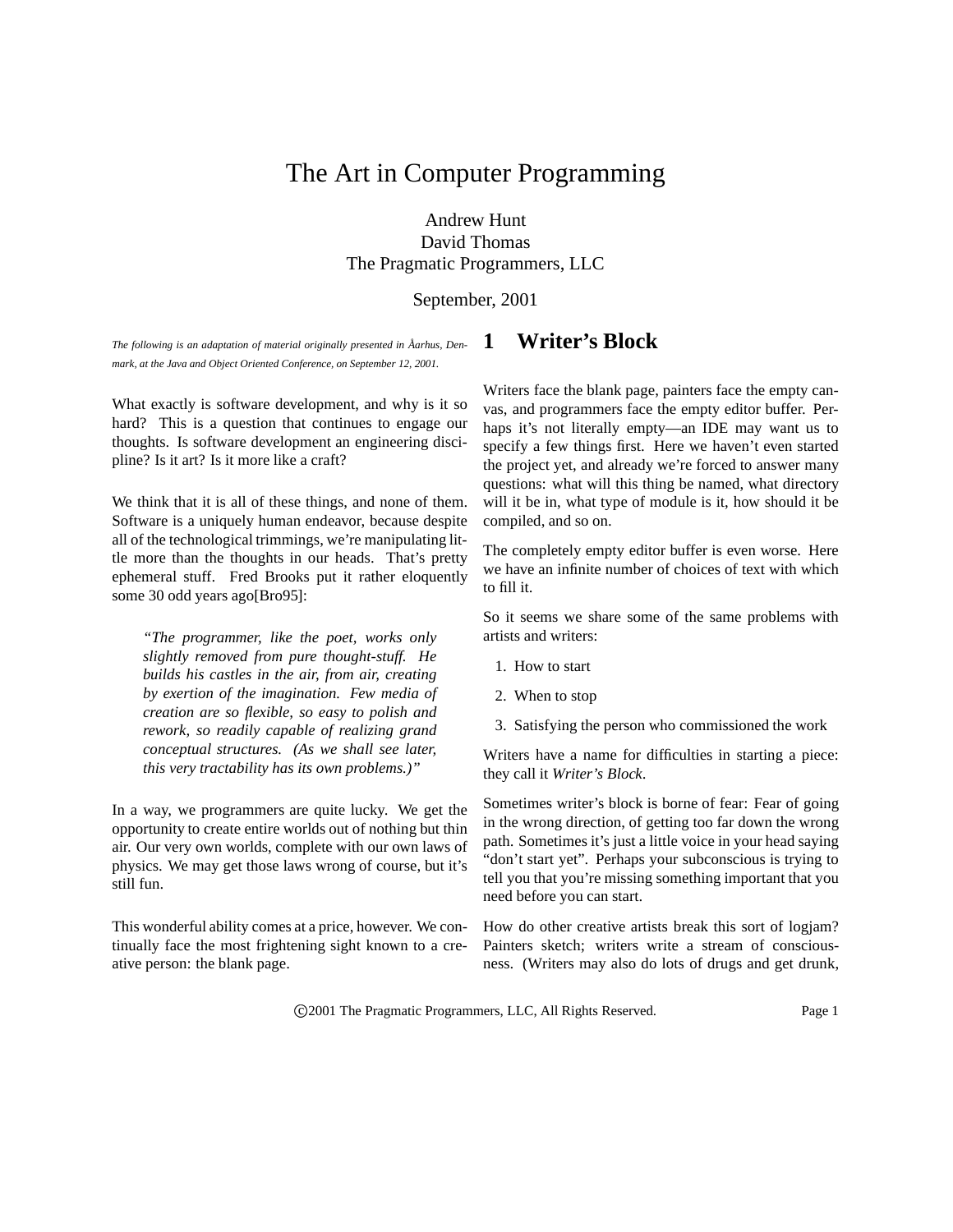but we're not necessarily advocating that particular approach.) What then, is the programming equivalent of sketching?

#### SOFTWARE SKETCHES

Sometimes you need to practice ideas, just to see if something works. You'll sketch it out roughly. If you're not happy with it, you'll do it again. And again. After all, it takes almost no time to do, and you can crumple it up and throw it away at the end.

For instance, there's a pencil sketch by Leonardo da Vinci that he used a study for the Trivulzio equestrian monument. The single fragment of paper contains several quick sketches of different views of the monument: a profile of the horse and rider by themselves, several views of the base with the figures, and so on. Even though the finished piece was to be cast in bronze, da Vinci's sketches were simply done in pencil, on a nearly-scrap piece of paper. These scribblings were so unimportant that they didn't even deserve a separate piece of paper! But they served their purpose nonetheless.<sup>1</sup>

Pencil sketches make fine prototypes for a sculpture or an oil painting. Post-It notes are fine prototypes for GUI layouts. Scripting languages can be used to try out algorithms before they're recoded in something more demanding and lower level. This is what we've traditionally called prototyping: a quick, disposable exercise that concentrates on a particular aspect of the project.

In software development, we can prototype to get the details in a number of different areas:

- 1. a new algorithm, or combination of algorithms
- 2. a portion of an object model
- 3. interactions and data flow between components
- 4. any high-risk detail that needs exploration

A slightly different approach to sketching can be seen in da Vinci's *Study for the Composition of the Last Supper*. In this sketch, you can see the beginnings of the placement of figures for that famous painting. The attention is not placed on any detail—the figures are crude and unfinished. Instead, da Vinci paid attention to focus, balance and flow. How do you arrange the figures, position the hands and arms in order to get the balance and flow of the entire piece to work out?

Sometimes you need to prototype various components of the whole to make sure that they work well together. Again, concentrate of the important aspects and discard unimportant details. Make it easy for yourself. Concentrate on learning, not doing.

As we say in *The Pragmatic Programmer*[HT00], you must firmly have in your head what you are doing before you do it. It's not at all important to get it right the first time. It's vitally important to get it right the last time.

#### PAINT OVER IT

Sometimes the artist will sketch out a more finished looking piece, such as Rembrandt's sketch for *Abraham's Sacrifice Of Isaac* in 1635. It's a crude sketch that has all of the important elements of the final painting, all in roughly the right areas. It proved the composition, the balance of light and shadow, and so on. The sketch is accurate, but not precise. There are no fine details.

Media willing, you can start with such a sketch, where changes are quick and easy to make, and then paint right over top of it with the more permanent, less-forgiving media to form the final product.

To simulate that "paint over a sketch" technique in software, we use a Tracer Bullet development. If you haven't read *The Pragmatic Programmer* yet, here's a quick explanation of why we call it a Tracer Bullet.

There are two ways to fire a big artillery gun. The first way is to carefully measure the distance to the target, compensate for wind speed and direction, the weight of the ordinance, and so on, crunch all the numbers and give the orders to fire:

"Range 1000!" *whirr. click.* "Elevation 7.42!" *whirr. click.* "Azimuth 3.44" *whirr. click.*

<sup>&</sup>lt;sup>1</sup>Sadly, the project's sponsor canceled the monument due to lack of funds. Some things never change.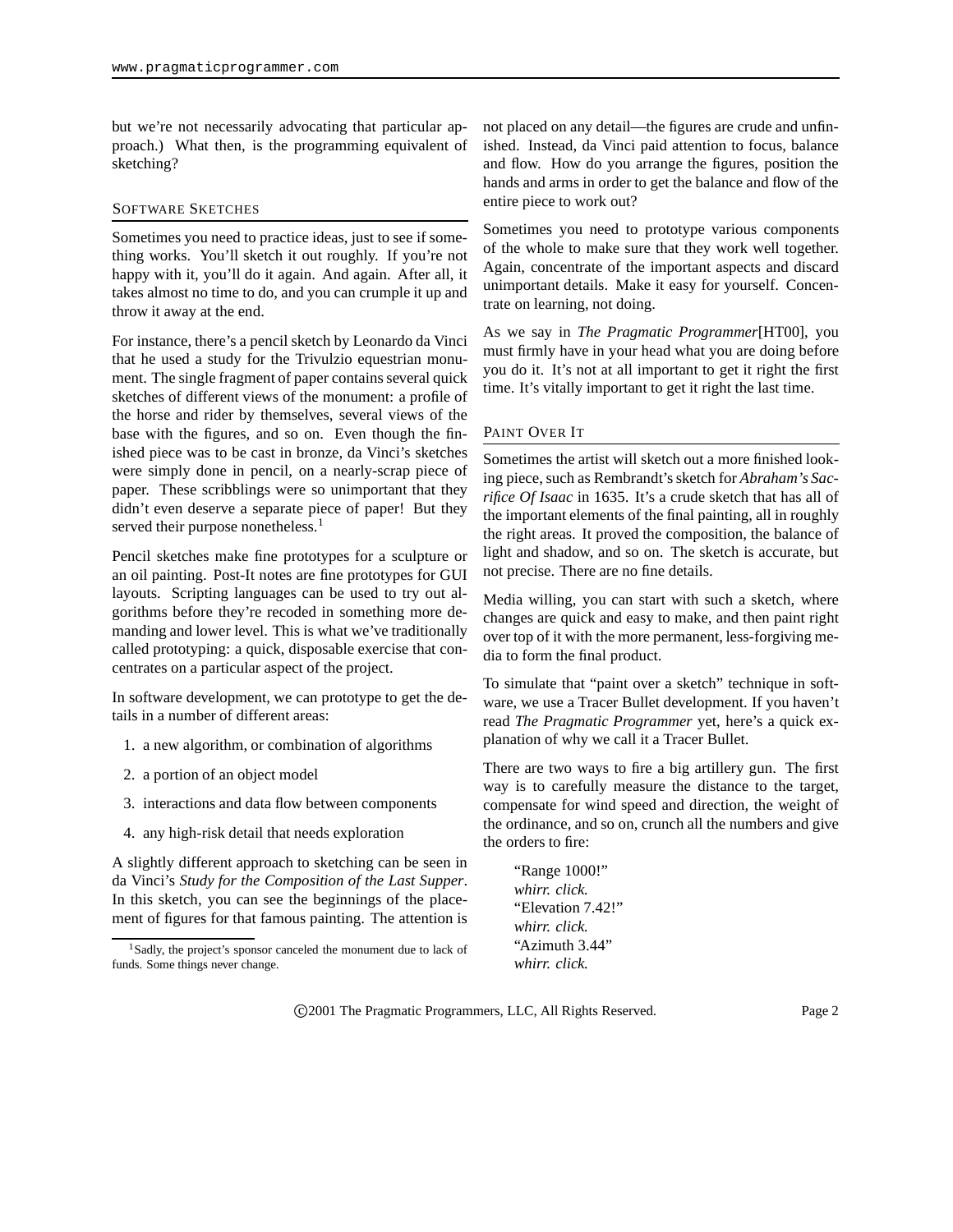"FIRE!" *BOOM. Oh bad luck, there. Missed.* "Range 2015!" *whirr. click.* "Elevation 9.15!" *etc. . .*

By the time you've set up, checked and rechecked the numbers, and issued the orders to the grunts manning the machine, the target has long since moved.

In software, this kind of approach can seen in any method that emphasizes planning and documenting over producing working software. Requirements are generally finalized before design begins. Design and architecture, detailed in exquisite UML diagrams, is firmly established before any code is written (presumably that would make coders analogous to the "grunts" who actually fire the weapon, oblivious to the target).

Don't misunderstand: if you're firing a really huge missile at a known, stable target (like a city), this works out just great and is the preferable way to go. If you're shooting at something more maneuverable than a city, though, you need something that provides a bit more real-time feedback.

Tracer bullets.

With tracer bullets, you simply fill the magazine with phosphorus-tipped bullets spaced every so often. Now you've got streaks of light showing you the path to the target right next to the live ammunition.

For our software equivalent, we need a skeletally thin system that does next to nothing, but does it from end to end, encompassing areas such as the database, any middleware, the application logic or business rules, and so on. Because it is so thin, we can easily shift position as we we try to track the target. By watching the tracer fire, we don't have to calculate the effect of the wind, or precisely know the location of the target or the weight of the ammunition. We watch the dynamics of the entire system in motion, and adjust our aim to hit the target *under actual conditions*.

As with the paintings, the important thing isn't the details, but the relationships, the responsibilities, the balance, and the flow. With a proven base—however thin it may beyou can proceed in greater confidence towards the final product.

# GROUP WRITER'S BLOCK

Up till now, we've talked about writer's block as it applies to you as an individual. What do you do when the entire team has a collective case of writer's block? Teams that are just starting out can quickly become paralyzed in the initial confusion over roles, design goals, and requirements.

One effective way to get the ball rolling is to start the project off with a group-wide, tactile design session. Gather all of the developers in a room<sup>2</sup> and provide sets of Lego blocks, plenty of Post-It notes, whiteboards and markers. Using these, proceed to talk about the system you'll be building and how you think you might want to build it.

Keep the atmosphere loose and flexible; this gets the team comfortable with the idea of change. Because this is lowinertia design, anyone can contribute. It's well within any participant's skills to walk up to the whiteboard and move a PostIt-note, or to grab a few Lego blocks and rearrange them. That's not necessarily true of a CASE tool or drawing software: those tools do not lend themselves readily to rapid-feedback, group interaction.

Jim Highsmith offers us a most excellent piece of advice: The best way to get a project done faster is to start sooner. Blast through that writer's block, and just start.

### JUST START

Whether you're using prototypes or tracer bullets, individually or with a group, you're working—not panicking. You're getting to know the subject, the medium, and the relationship between the two. You're warmed up, and have started filling that blank canvas.

But we have one additional problem that the painters do not have. We face not one blank canvas per project, but hundreds. Thousands, maybe. One for every new module, every new class, every new source file. What can we do

 $2$ If you've got more developers on the team than will fit in an ordinary room, then you've got bigger problems than we can address here.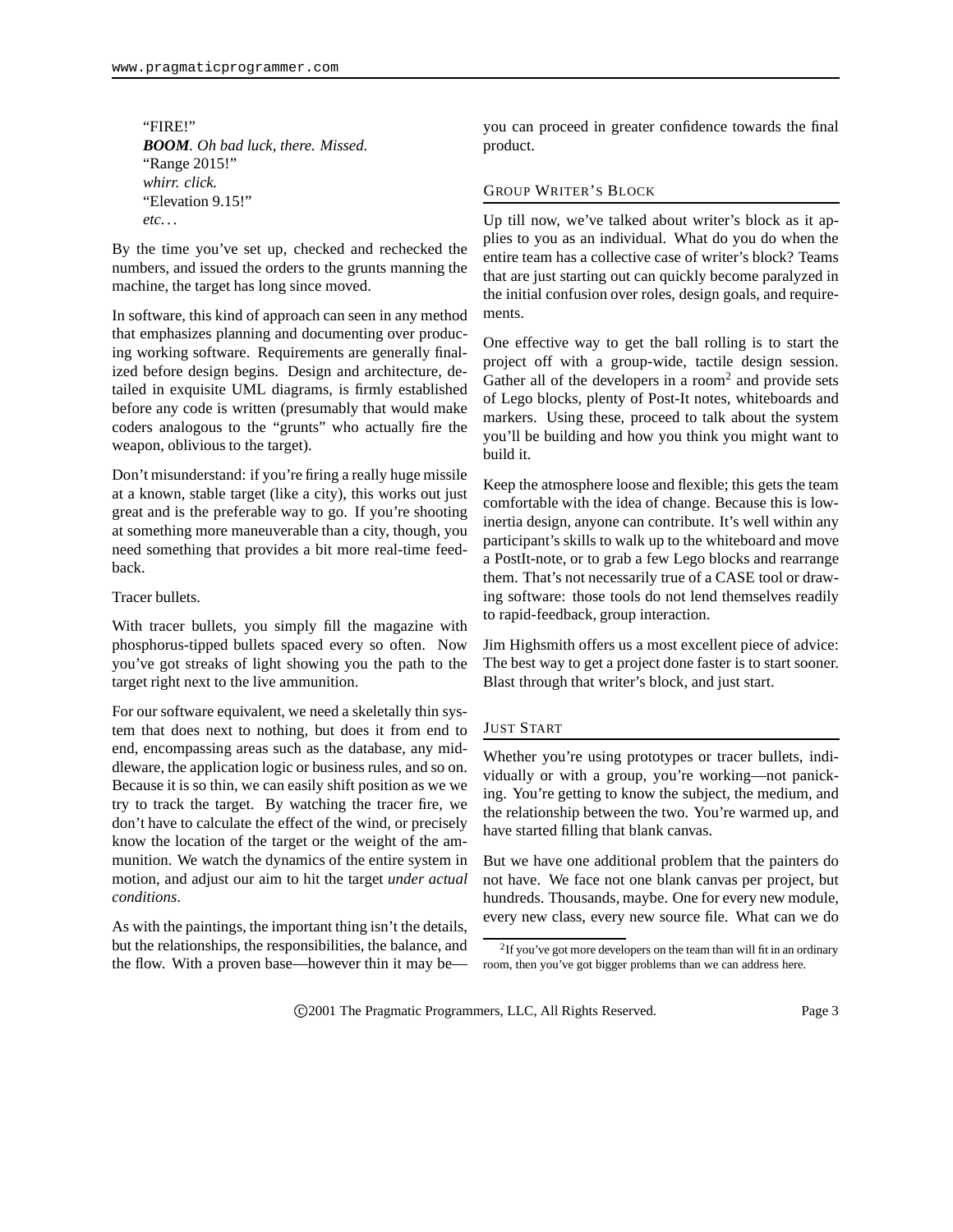to tackle that multiplicity of blank of canvases? The Extreme Programming[Bec00] notion of Test First Design can help.

The first test you are supposed to write—before you even write the code—is a painfully simple, nearly trivial one. It seems to do almost nothing. Maybe it only instantiates the new class, or simply calls the one routine you haven't written yet. It sounds so simple, and so stupid, that you might be tempted not to do it.

The advantage to starting with such a trivial test is that it helps fill in the blank canvas without facing the distraction of trying to write production code. By just writing this very simple test, you have to get a certain level of infrastructure in place and answer the dozen or so typical startup questions: What do I call it? Where do I put it in the development tree? You have to add it to version control, and possibly to the build and/or release procedures. Suddenly, a very simple test doesn't look so simple any more. So ignore the exquisite logic of the routine you are about to write, and get the one-line test to compile and work first. Once that test passes, you can now proceed to fill in the canvas—it's not blank anymore. You're not writing anything from scratch, you're just adding a few routines. . . .

# **2 When to Stop**

We share another problem with painters: knowing when to stop. You don't want to stop prematurely; the project won't yet be finished.<sup>3</sup> But if you don't stop in time, and keep adding to it unnecessarily, the painting becomes lost in the paint and is ruined.

There's only one way avoid either trap: feedback. Before you even start a particular task, you have to have a way to determine that you're done. For example:

| $A_{\cdots}$ | is done when                              |
|--------------|-------------------------------------------|
| Project      | Customer accepts                          |
| Development  | Passes functional tests                   |
| Module       | Passes unit tests                         |
| Bug fix      | Test that previously failed now passes    |
| Meeting      | objective for meeting achieved            |
| Document     | Deliver exactly what's needed             |
| Talk         | Done when audience throws rotten fruit    |
| Paper        | You <i>are</i> still reading this, right? |

We had a client once who seemed to have some difficulty in the definition of "done" with regard to code. After toiling for weeks and weeks on a moderately complex piece of software, Matthew (not his real name) proudly announced the Code Was Done. He went on to explain that it didn't always produce the correct output. Oh, and every now and again, the code would crash for no apparent reason. But it's done. Unfortunately, wishful thinking alone doesn't help us get working software out to users.

It's easy to err on the other side of the fence too—have you ever seen a developer make a career of one little module? Have you ever done that? It can happen for any number of political reasons ("I'm still working on XYZ, so you can't reassign me yet"), or maybe we just fall in love with some particularly elegant bit of code. But instead of making the code better and better, we actually run a huge risk of ruining it completely. Every line of code *not written* is correct—or at least, guaranteed not to fail. Every line of code we write, well, there are no guarantees. Each extra line carries some risk of failure, carries an additional cost to maintain, document, and teach a newcomer. When you multiply it out, any bit of code that isn't absolutely necessary incurs a shockingly large cost. Maybe enough to kill the project.

How then, can we tell when it's time to stop?

### PAINTING MURALS

Knowing when to stop is especially hard when you can't see the whole thing that you're working on. Mural painting, for instance, takes a special eye. In corporate software development, you may only ever see the one little piece of detail that you're working on. If you watch mural painters up close, it's quite difficult to discern that the splash of paint they're working on is someone's hand, or

<sup>&</sup>lt;sup>3</sup>In software as well as in modern art, the distinction between intentional and accidental omissions is often difficult to make.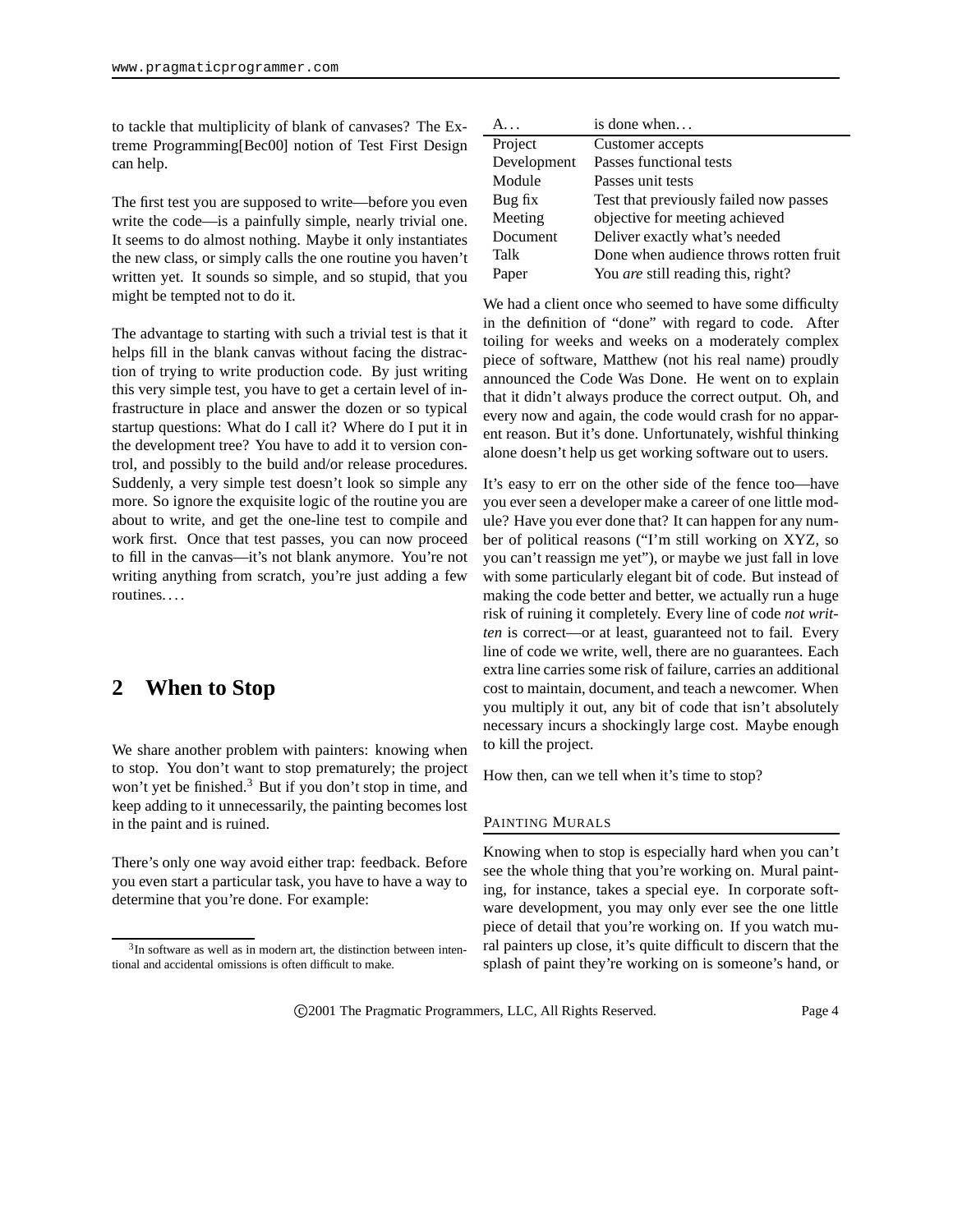eyeball. If you can't see the big picture, you won't be able to see how you fit in.

The opposite problem is even worse—suppose you're the lone developer on a project of this size. Most muralists are simply painting walls, but anyone who's ever painted their house can tell you that ceilings are a lot harder than walls, especially when the ceiling in question covers 5,000 square feet and you have to lie on your back 20 meters above the floor to paint it. So what did Michelangelo do when planning to paint the Sistine Chapel? The same thing you should do when faced with a big task.

Michelangelo divided his mural into panels: separate, free-standing areas, each of which tells a story. But he did so fairly carefully, such that the panels exhibit these characteristics:

- High cohesion
- Low coupling
- Conceptual integrity

These are things we can learn from.

#### **COHESION**

What is cohesion? As used here, cohesion refers to the panel's focus and clarity of purpose. In the Sistine Chapel ceiling, each panel tells a single Old Testament story completely, but without any extraneous elements.

In software, the Unix command line tool's philosophy of small, sharp tools ("do one thing and do it well") is one example. Each tool is narrowly focused on it's primary task. Low cohesion occurs when you have giant "manager" classes that try to do too many disparate things at once.

### COUPLING

Coupling is related to orthogonality[HT00]: unrelated things should remain, well, unrelated. Following the object-oriented principle of encapsulation helps to prevent unintended coupling, but there are still other ways to fall into the coupling trap. Michelangelo's panels have low coupling; they are all self-contained; there are no instances of figures reaching from one panel into the next, for instance. Why is that important?

If you look closely at one of the panels that portrays angels gliding about the firmament of heaven, you'll notice that one of the angels is turning his back to, and gliding away from, the other angels. You'll also notice that said angel isn't wearing any pants. He's rather pointedly "mooning" the other angels.

There is surely a tale that explains the bare tail of the mooning angel, but for now let's assume that the Pope discovered the mooning angel and demanded that it be replaced. If the panels weren't independent, then the replacement of one panel would entail replacing some adjacent panels as well—and if you had to use different pigments because the originals weren't available, maybe you have to replace the *next* set of panels that were indirectly affected. Let the nightmare begin. But as it stands, the panels are independent, so the offending angel (who was apparently on Spring Break) could have been easily replaced with a less caustic image and the rest of the project would remain unaffected.

# CONCEPTUAL INTEGRITY

But despite that independence, there is conceptual integrity—the style, the themes, the mood, tie it all together. In computer languages, Smalltalk has conceptual integrity, so does Ruby, so does C. C++ doesn't: it tries to be too many things at once, so you get an awkward marriage of concepts that don't really fit together well.

The trick then is to divide up your work while maintaining a holistic integrity; each Sistine Chapel panel is a separate piece of art, complete unto itself, but together they tell a coherent story.

For our projects, we have several techniques we need to use inside code, including modularity, decoupling, and orthogonality. At the project level, consider architecting the project as a collection of many small applications that work together. These interacting applications might simply use a network connection or even flat files, or a heavier-duty component technology such as Enterprise Java Beans (EJB).

TIME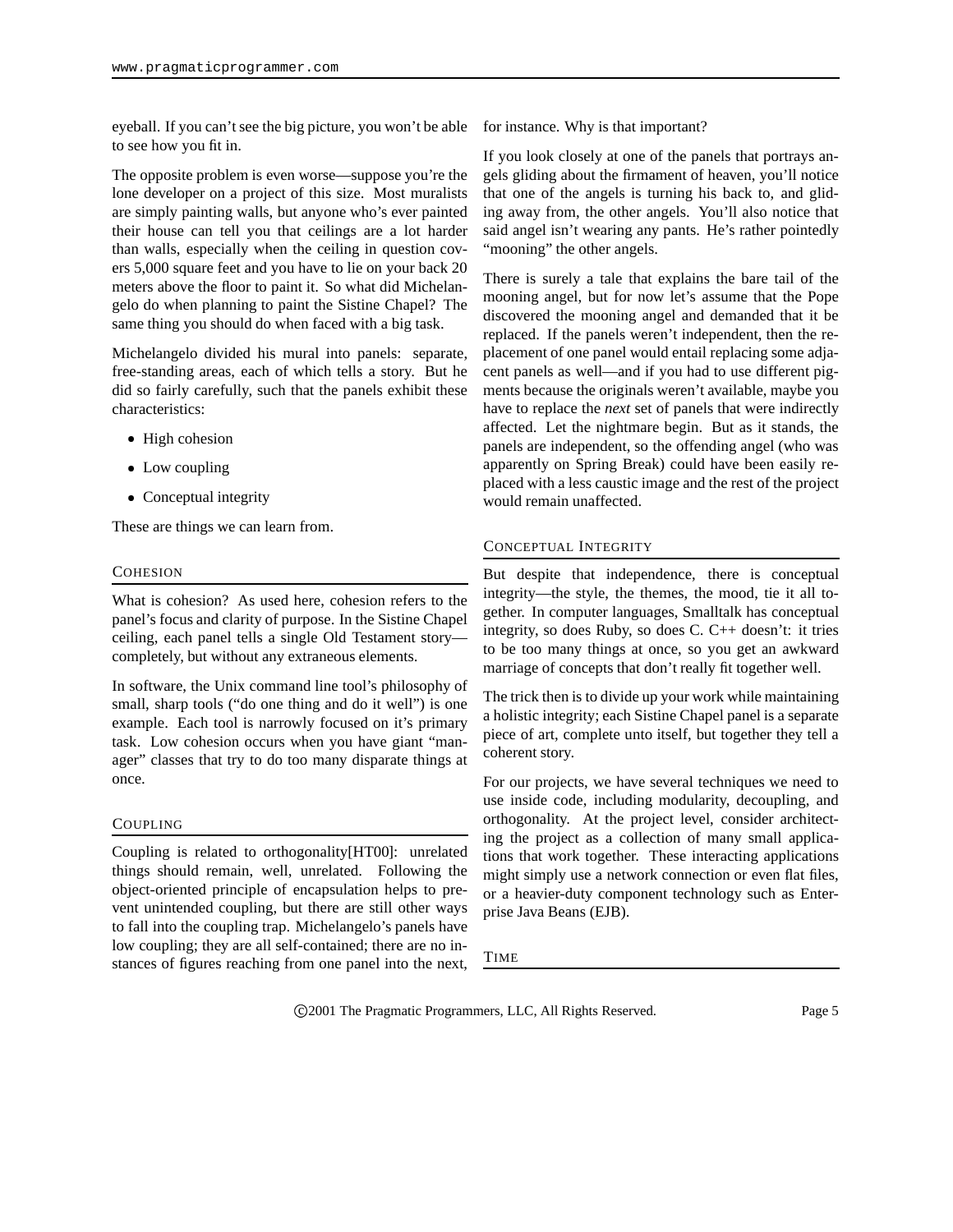Up until now, we've concentrated on splitting up a project in space, but there is another very import dimension that we need to touch on briefly—time. In the time dimension, you need to use iterations to split up a project.

Generally speaking, you don't want to go more than a few weeks without a genuine deliverable. Longer than that introduces too large of a feedback gap—you can't get the feedback quickly enough in to act on it. Iterations need to be short and regular in order to provide the most beneficial feedback.

The other important thing about iterations is that there is no such thing as 80% done. You can't get 80% pregnant it's a boolean condition. We want to get to the position where we only ship what really works, and have the team agree on the meaning of words like "done". If a feature isn't done, save it for the next iteration. As the iterations are short, that's not too far off.

In time orspace, feedback is critical. For individual pieces of code, it is vital to have competent unit tests that will provide that feedback. Beware of excuses such as "oh, that code's too complicated to test." If it's too complicated to test, then it logically follows that the code is too complicated to write! If the code seems to be too complicated to test, that's a warning sign that you have a poor design. Refactor the code in order to make it easy to test, and you'll not only improve the feedback loop (and the future extensibility and maintainability of the system), you'll improve the design of the system itself.

# **3 Satisfying the Sponsor**

Now comes the hard part. So far, we've talked about problems that have simple, straightforward answers. Organize your system this way; always have good unit tests; look for and apply feedback to improve the code and the process; etc. But now we're headed into much more uncertain terrain—dealing with people. In particular, dealing with the sponsor: the person or persons who are paying to make this project happen. They have goals and expectations all their own, and probably do not understand the technology with which we create the work. They may not know exactly what they want, but they want the project to

come out perfect in the end.

This must be the artist's worst nightmare. The person paying for the portrait is also sitting for it, and says simply "Make me Look Good". The fact that the sitter is royalty who commands a well-oiled guillotine doesn't help. Sounds pretty close to the position we find ourselves in as we write software, doesn't it?

Let's look at it from the sitter's point of view. You commission an artist to paint you. What do you get? Perhaps a traditional, if somewhat flat looking portrait such as da Vinci's *Portrait of Ginevra Benci* in 1474. Or maybe the realistic, haunting face of Vermeer's *Girl With a Pearl Earring*. How about the primitive (and topless) look of Matisse's *Seated Figure*, the wild and fractured *Portrait of Picasso* by Juan Gris, or the stick-figured jumble of Paul Klee's *Captive*?

All of these are portraits, all interpretations of a commonplace thing—a human face. All of which correctly implement the requirements, but all of which will *not* satisfy the client.

# BEYOND THE OBVIOUS

Each of these paintings captures the essence of a person, not just the form. More than simple photographs, each painting looks below the surface to capture something that the camera can't. As programmers, we must do the same thing, only we tend to call it *abstraction*.

The phrase "requirements gathering" implies that requirements are simply lying about, ready to be scooped up and worked on. That's akin to a simple photograph, in that it only examines the obvious, surface level elements. In order to emulate the painter, we need to go beyond what's asked for. We need to ask the wicked questions to help the client discover what's really needed.

Systems Thinking[Sen90] suggests asking a minimum of five "whys" beyond the first one. The classic example involves a factory floor where the consultant notices a small puddle of oil on the floor. He asks the shop manager about it, who grumbles and barks an order to the cleaning crew to get over here and clean up the oil. But the consultant persists: why is the oil there? The manager says it's the cleaning crew's fault. But where did the oil come from?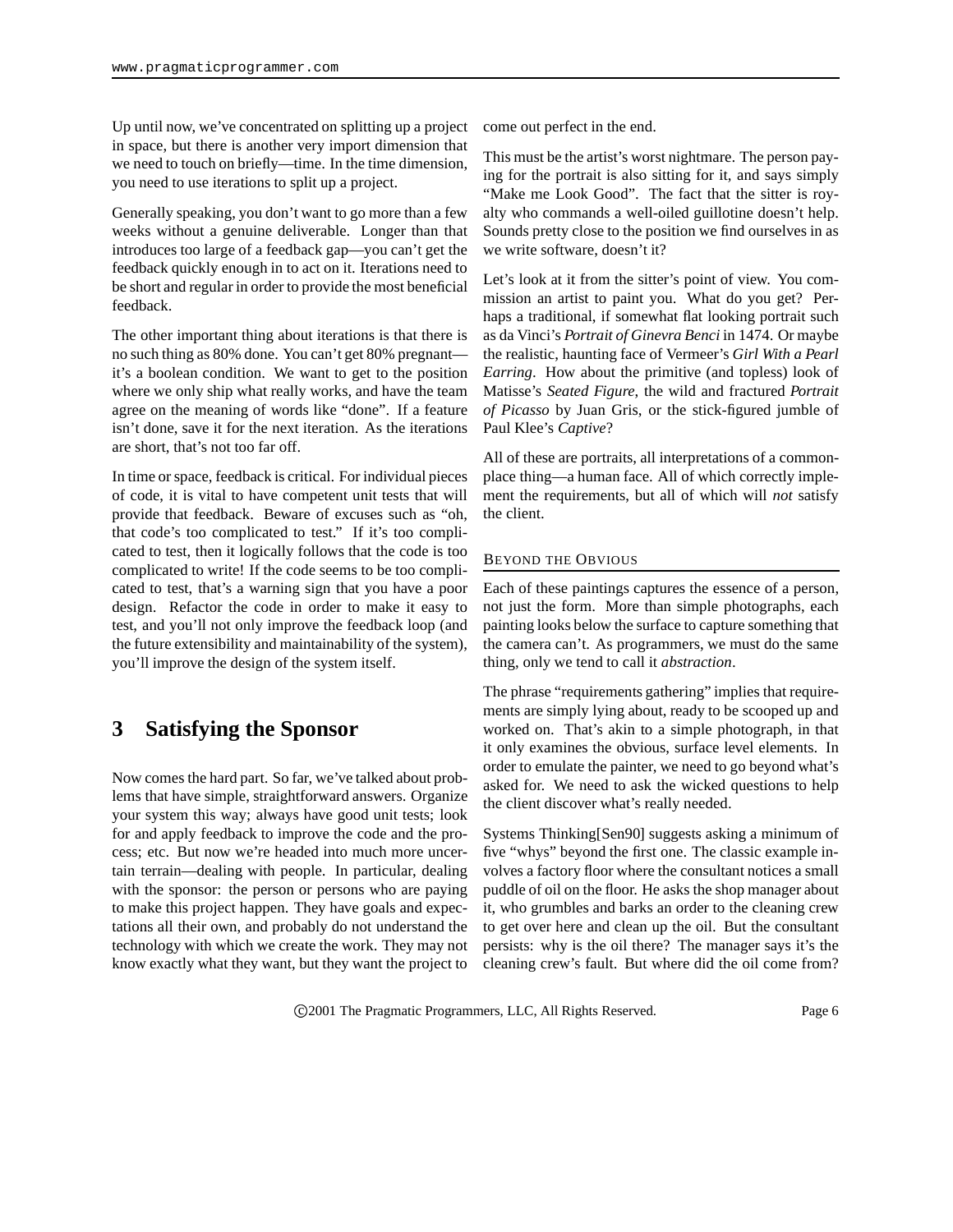A little investigating and more than five "why" questions later, it turns out that an overly cost-conscious purchasing agent got a deal on cases of O-ring seals for the overhead pipes. Problem was, the rings were the wrong size—that's why they were such a deal. What seemed like a costsavings was in fact costing quite a bit of money in various ways.

We once were approached to develop a complex, enterprise-level data processing system that mail room staff would use to coordinate, sort, and track incoming payment checks prior to their distribution to the correct department. The company's current manual procedure was error-prone and unreliable; checks were being lost or mis-routed to the destination department.

What's the real requirement here? A fancy system to sort and catalog mail for the sole purpose of delivering it to the right address? Hmm. Seems like there's already a system in place that handles that sort of thing. So instead of a nice, fat, year-long contract, we told the company to use a different postal address for each department. Let the Post Office do the sorting, hopefully without opening the pieces and losing the checks.

Requirements are rarely simple, and shouldn't be taken at face value. Remember, a portrait is more than just a picture.

#### CONVENTIONAL WISDOM

Even stories about requirements may need deeper examination.

There's a marvelous story of technology and consultants gone wild, developing the Fisher Space Pen. The story goes that the U.S. Government spent millions of dollars of taxpayer's money developing a space pen—a pen that the astronauts could take to the moon that would operate in the harsh conditions of weightlessness, extreme heat and cold. Technology rushes to the rescue, and develops a miracle pen that can write upside down in a boiling toilet.

The Russians, by comparison, decided to use a pencil.

A marvelous tale of an inappropriate solution, except for one small problem. It's not true. Both the Russian and the U.S. astronauts used pencils at first, but there was a danger of the leads breaking and shorting out electric components, and the wood of the pencil itself was combustible as well. In a pure oxygen atmosphere, that's a really bad thing. The Fisher corporation realized this and, at its own cost, designed the Fisher Space Pen, which it then sold to NASA at reasonable cost. After the disastrous Apollo One fire, NASA made the Fisher pens mandatory.

Fisher listened to the real requirement, even before the client knew it. In time, NASA came to realize that they were right. It was an appropriate use of high-technology to solve a very real problem.

# TECHNOLOGY FOR IT'S OWN SAKE

Of course, there's always the inappropriate solution: engineering for it's own sake. As luck would have it, we happen to have an anecdote for this case as well.

There was this company that had developed a sophisticated video camera that could pan and tilt, looking for a subject in its field of view. A wonderful, high-tech solution in search of a problem. In time, the company sold this technology to a government agency to help take pictures for driving licenses. You'd go into the licensing agency and have a seat in front of the machine, which would whir and click, grind and gyrate until it had locked onto your face. The flash would fire, and in a few minutes your completed driver's license would be ready.

One day, 58 year-old Fred complained that the pretty 20 year-old blonde girl on his license just didn't look much like him.

The company and the government agency kinda scratched their heads; they weren't sure what the problem was. Problems like Fred's were popping up over, but other then getting a bunch in a row, there didn't seem to be any pattern to it. Finally, the police started to complain—and got quite upset—when they started seeing driver's licenses that featured beaming, cartoon smiley faces instead of a photo.

They discovered that the technology had gone awry: in some cases, the camera wouldn't get a lock, and would simply continue to grind and whir, looking all over the room for the subject. After a few minutes of watching the camera carefully inspect the ceiling and windows, folks like Fred would get bored and wander off. The next driver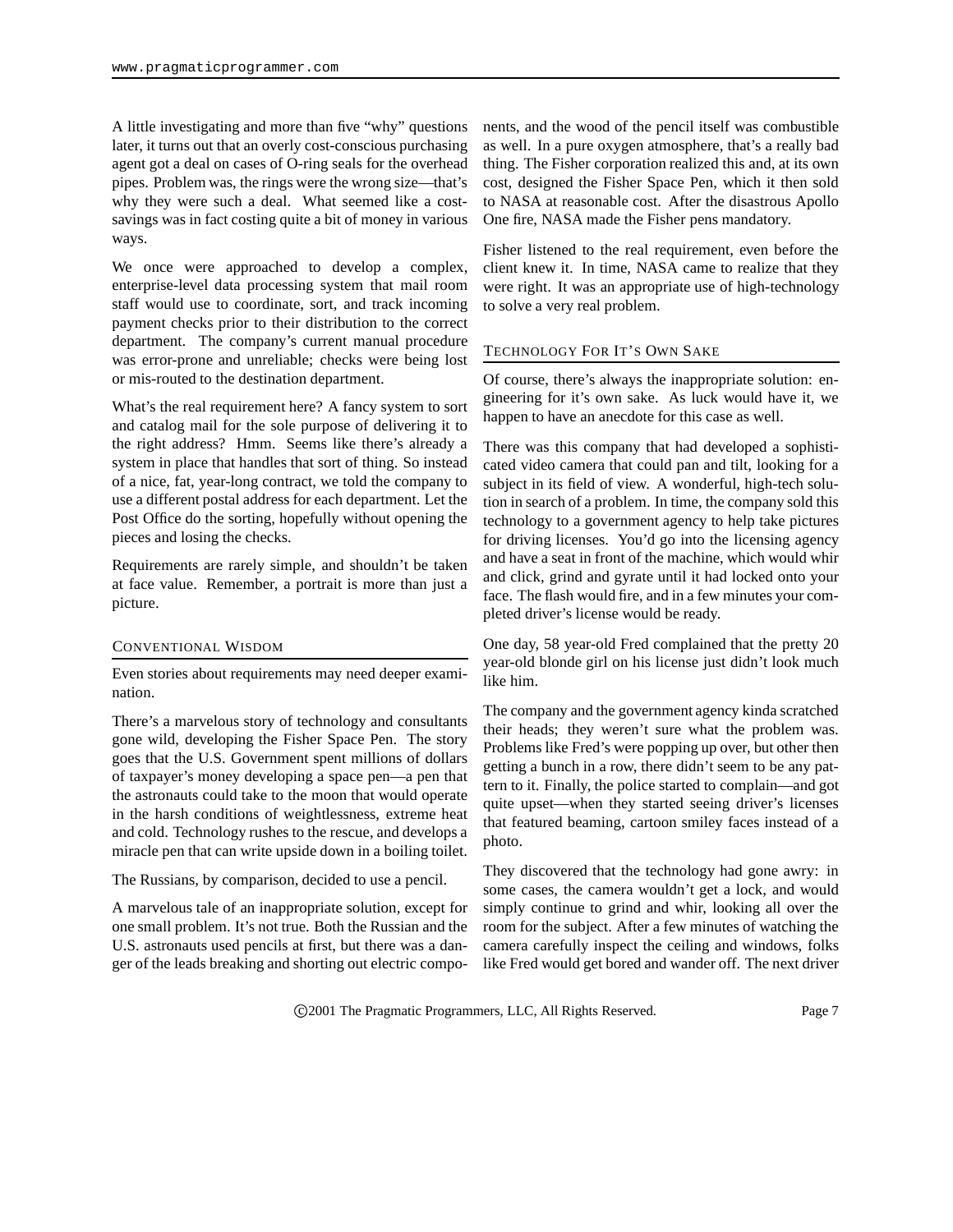comes in, and with a flourish of clicks and whirs, the camera would snap their picture—and associate it with the previous driver's license.

Now the office staff figured out pretty quickly what the problem was, but they had no feedback path to the developers. They knew that once the machine got out of sync, they'd get bad licenses all day. So one clever user figured out that one could draw a happy face with marker on a piece of white paper, stick that over the chair, and the machine would happily snap the picture.

The real requirements were ignored in the rush to be clever, with predictably poor results.

# HOW WE DO IT

So how do you find out what's in the client's head? At The Pragmatic Programmer's offices, we use "special equipment" (picture a 1950's mad scientist's laboratory replete with buzzing vacuum tubes, arcing Jacob's Ladders, and cranial implants). If that doesn't work, or if we're out in the field where health and safety restrictions prevent us from using our "special equipment", we resort to the oldfashioned method of asking questions, both of the client and of ourselves.

What is the users's level of sophistication? What is the context in which the software is used? Real-time on the factory floor? In a life-critical system? For a home grocery list? What is the lifetime of the application? Unused after next week, or do you need to worry about the year-2038 bug? What are the risks? Not just the development or technical risks, but what are the *sponsor's* risks in taking on this project?

The best way to get these questions answered, of course, is to always involve the users as you go along. Seek frequent feedback to make sure you hear stories about anyone making smiley faces as soon as it happens.<sup>4</sup> Maintain short iterations with frequent deliveries, and work with the real users directly as much as possible. User representatives (such as a supervisor, manager or director) generally aren't as representative as we'd all like to think.

In our perpetual rush to jump in and start coding to the

first neat idea we come across, we run the risk of getting locked in to a half-baked idea too early. Instead, try to cultivate emergence: Allow the solution to find itself where you can. Part of a developer's job is to provide a fertile ground in which ideas can grow. This means having code that is agile: code that supports rapid reassembly so you can try things out. Code that is easy to refactor, or that uses flexible configuration and/or metadata to facilitate rapid—but reliable—change, bolstered by a reliable safety net of complete revision control and competent unit tests.

Does all of this really work?

Yes, it does. We've done it successfully, we know other people who've done it successfully. It's lot of work, and it's a lot of hard work, and despite our best intentions, it might still not be a success due to factors beyond our control. So why do we bother with it all?

Because, as Brooks said, we programmers create. We can create awe-inspiring works with little more than the exertion of the imagination. Why do we do it? We do it for the pleasure of watching them show it off to others, of watching them use in novel ways we'd never imagined. For the thrill of watching millions on millions of dollars in transactions flow through your application, confident in the results. For the joy of building and being part of a team, and for the satisfaction of knowing that you started with a blank canvas and produced a work of art. And if you've gone to all that trouble, we think you should "sign your work". You should be proud of it.

It is, after all, a work of art.

<sup>&</sup>lt;sup>4</sup>Again, the longer the gap before you get feedback the higher the likelihood of getting feedback in the form of a subpoena.